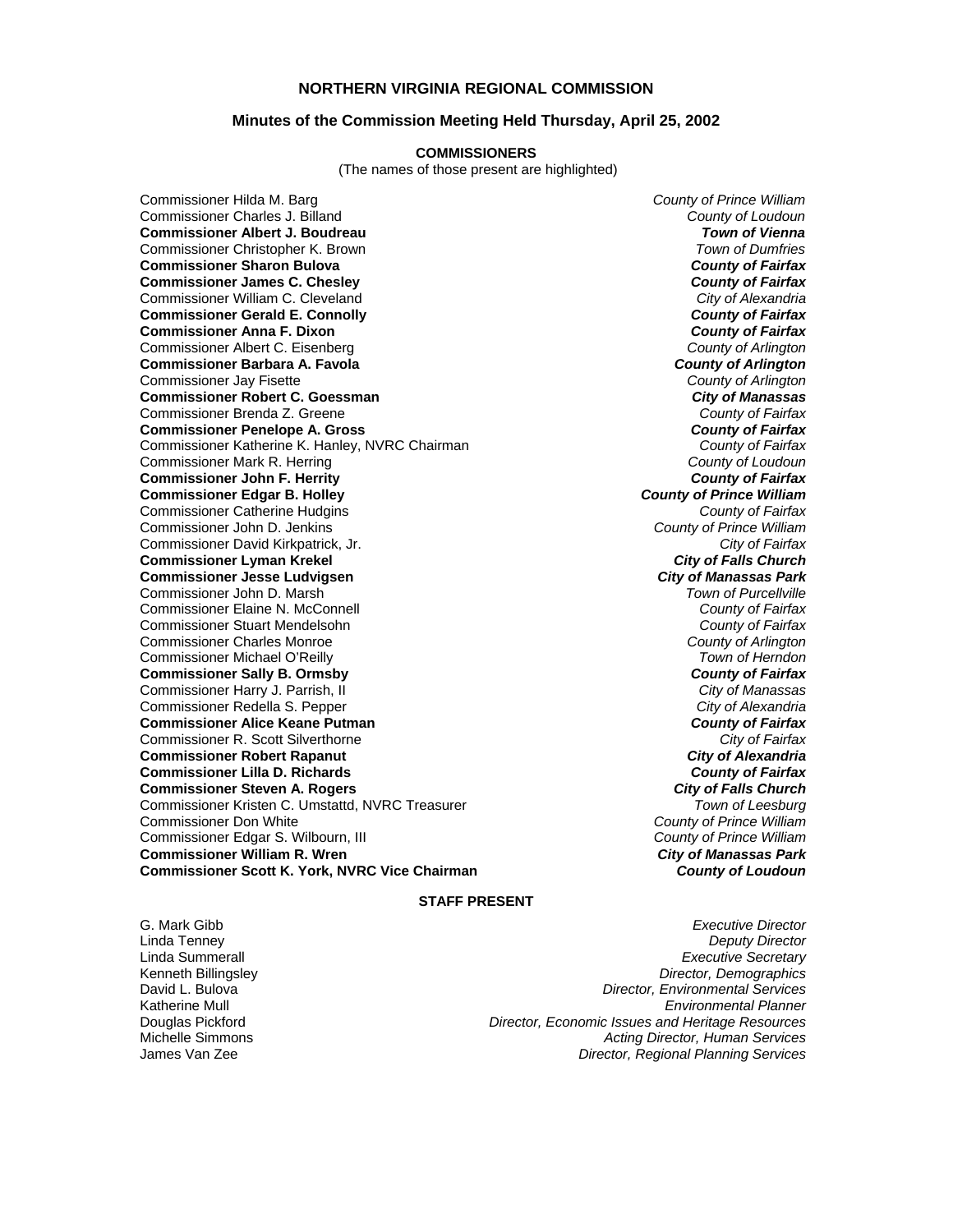#### **GUESTS PRESENT**

| Michael Leventhal              | <b>House of Delegates</b><br>The Honorable J. Chapman Petersen<br>Historic Preservation Coordinator, Arlington County /<br>Nation's Capital Boundary Stones Cmte.                                                                                                                                                                                                                                                                                                                                                                                                    |
|--------------------------------|----------------------------------------------------------------------------------------------------------------------------------------------------------------------------------------------------------------------------------------------------------------------------------------------------------------------------------------------------------------------------------------------------------------------------------------------------------------------------------------------------------------------------------------------------------------------|
| Sue Rowland<br>Ric Terman      | former NVRC employee<br>Falls Church Historical Cmsn./ Nation's Capital Boundary Stones Cmte.                                                                                                                                                                                                                                                                                                                                                                                                                                                                        |
| <b>CALL TO ORDER</b>           | Vice Chairman York called the meeting to order at 8:00 p.m.                                                                                                                                                                                                                                                                                                                                                                                                                                                                                                          |
| PLEDGE OF<br><b>ALLEGIANCE</b> | The Pledge of Allegiance was recited by all present.                                                                                                                                                                                                                                                                                                                                                                                                                                                                                                                 |
| <b>ROLL CALL</b>               | The roll was called and all members present or absent were noted for the record.                                                                                                                                                                                                                                                                                                                                                                                                                                                                                     |
| <b>PRESENTATION</b>            | Former Local Government (and NVRC) Officials' Perspective on the 2002 General<br><b>Assembly Session</b>                                                                                                                                                                                                                                                                                                                                                                                                                                                             |
|                                | Hon. Chap Petersen The Honorable Chap Petersen (D), House of Delegates (District 37) commented on how<br>nice it was to be at this table again. He added that Delegate Tom Rust asked him to<br>convey his regrets that he was unable to be here tonight, as Delegate Rust was on his way<br>to a meeting out of town.                                                                                                                                                                                                                                               |
|                                | Delegate Petersen commented on the differences between state and local government.<br>He noted he would first address issues from the veto session.                                                                                                                                                                                                                                                                                                                                                                                                                  |
|                                | • Sales Tax Referendum — If passed by the voters in Northern Virginia, one-half percent<br>will be dedicated for transportation. The project list was amended by the Governor to<br>include more funding for Metro and VRE. Bonds will be issued by the Northern Virginia<br>Transportation Authority. Delegate Petersen went on to say he thinks the proposal that will<br>go to the voters in November is a good one. The money will be kept in Northern Virginia,<br>and he encouraged the elected officials to talk to their constituents about this referendum. |
|                                | • Tipping Fee — This was proposed as an amendment to a bill regarding landfills. A state<br>fee of \$5/ton would be charged in addition to the local fee. Virginia's landfill fees tend to be<br>lower than any other Eastern state. The money would be used for environmental<br>programs. Delegate Petersen said he supported the amendment because "it is a better<br>solution than what we have right now." The bill was killed in the Senate. He believes this<br>will be an issue in the 2003 session of the General Assembly.                                 |
|                                | • Tax Reform — Delegate Petersen stated the need for diversifying the local tax base. He<br>added that tax reform will not be accomplished through a referendum. Delegate Petersen<br>went on to say the composite index, used to measure the ability to pay, is flawed, citing aid<br>to education. His two budget amendments to the Appropriations Committee have been<br>carried over. He believes the state income tax rate needs to be raised.                                                                                                                  |
|                                | After comments from the members, Vice Chairman York thanked Delegate Petersen for his<br>time.                                                                                                                                                                                                                                                                                                                                                                                                                                                                       |
|                                | CONSENT AGENDA Commissioner Connolly moved approval of the consent agenda, consisting of the items<br>below. The motion was seconded and unanimously carried.                                                                                                                                                                                                                                                                                                                                                                                                        |
| Α.                             | Financial Reports for March 2002                                                                                                                                                                                                                                                                                                                                                                                                                                                                                                                                     |
| В.                             | Resolution No. P02-27: Authorization to Upgrade Software for the Northern Virginia<br><b>Information and Referral Network</b>                                                                                                                                                                                                                                                                                                                                                                                                                                        |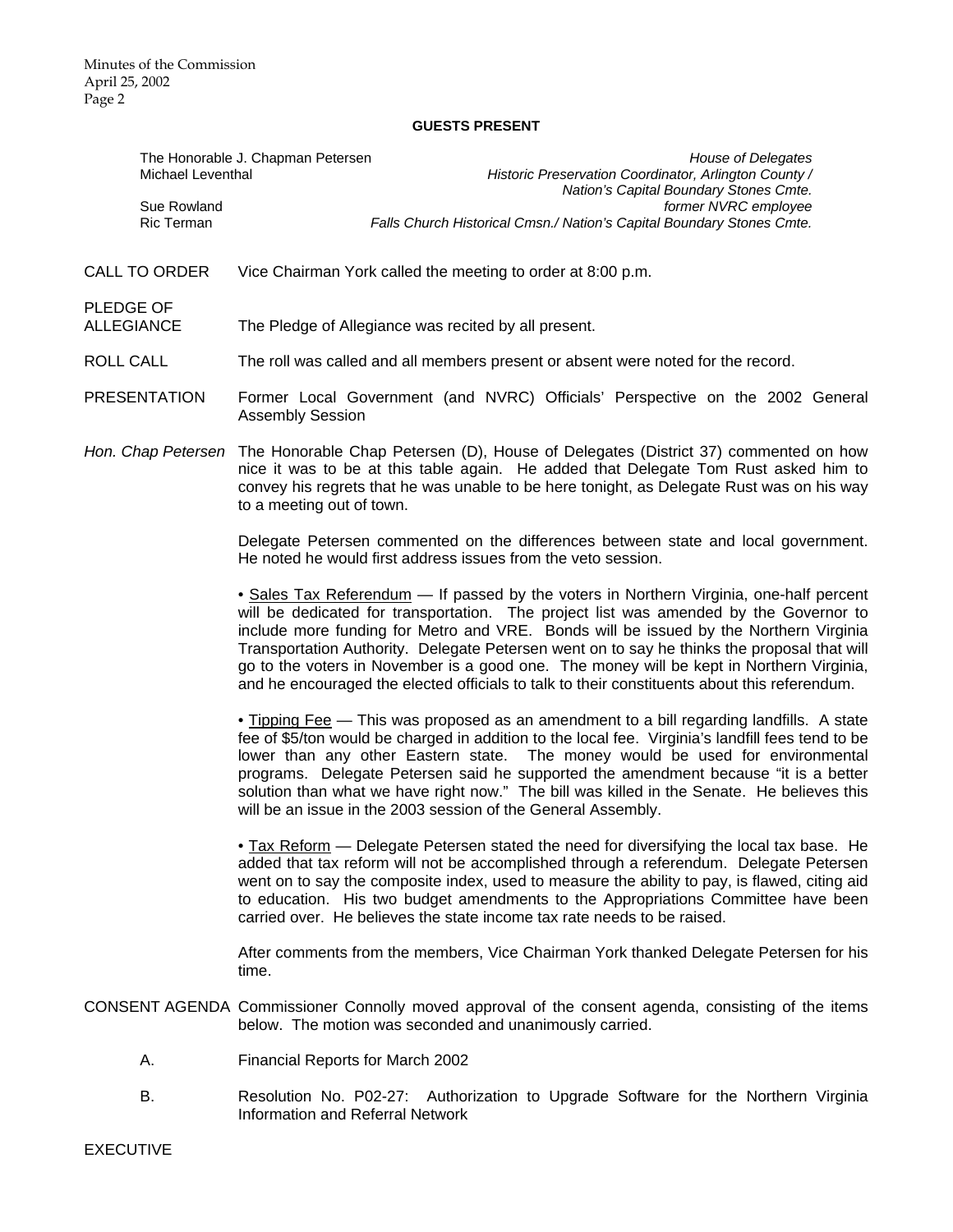Minutes of the Commission April 25, 2002 Page 3

### DIRECTOR'S REPORT

- 
- A. Mr. Gibb pointed out that the monthly activities report was included in the meeting package.
- B. Mr. Gibb introduced Ric Terman, a resident of Falls Church, who has been active for many years in the preservation of the original Washington, D. C., Boundary Stones.

 Mr. Terman reviewed the history behind this project, noting that in 1994, at the invitation of the Northern Virginia Planning District Commission (now Northern Virginia Regional Commission), 16 nominees from four Northern Virginia jurisdictions and other concerned organizations participated in the Northern Virginia Boundary Stones Committee. While this committee recognizes that, in Virginia, the stones belong to the owners of the land on which they sit, it believes that ownership and/or easement for all sites in Virginia should be acquired by the Northern Virginia Conservation Trust, with possible transfer to the National Park Service.

 The Northern Virginia Boundary Stones Committee will continue to work with the four local governments involved with the boundary stones. The committee will come back to NVRC in the near future to request that the Commission consider possible implementation of interpretive signs for the stones, a comprehensive brochure, and a traveling educational exhibit.

The Commissioners thanked Mr. Terman for his time.

- C. Mr. Gibb reported that the three-day Reston Charrette, held earlier in the month, was very successful, with approximately 180 people in attendance. The recommendations are posted on NVRC's website (www.novaregion.org).
- D. Mr. Gibb distributed storm drainage markers and door hangers that are part of NVRC's Four Mile Run program. The markers will be affixed to the storm drains, replacing the stencils. Volunteers will distribute the door hangers to the neighborhoods in the Four Mile Run Watershed.
- E. Mr. Gibb noted the information staff had distributed on tourism, adding that NVRC staff has been active in staffing the Northern Virginia Visitors Consortium (NVVC). NVVC submitted a grant application for \$400,000 to the Virginia Tourism Corporation and was informed earlier this week that the application will not be funded.

 Mr. Pickford informed the Commissioners that the NVVC submitted a similar application in 2002, which was not funded. The NVVC subsequently spent a great deal of time and effort in meeting with the state tourism staff and the grant administrator on ways to improve future grant applications. Mr. Pickford reported that in the past three years, \$14 million have been distributed; of that, Northern Virginia received \$204,000.

 Forty-three percent of tourism spending in Virginia occurs in Northern Virginia, and Northern Virginia's tourism generates more than 39% of all travel related tax revenues in the Commonwealth (\$255 million in 2000).

 Commissioner Connolly moved that the Commission send a letter to the Governor, copying the Northern Virginia Delegation, pointing out the blatant prejudice against Northern Virginia. The motion was seconded. Commissioner Bulova asked that the letter also point out the fact that Northern Virginia's tourism industry suffered greatly from the aftereffects of September 11<sup>th</sup>, much more so than other parts of the state. The motion as amended was unanimously carried.

 F. Mr. Gibb announced that Michelle Simmons has been appointed Acting Director for the Human Services Division. Ms. Simmons has been with the Commission for 18 years.